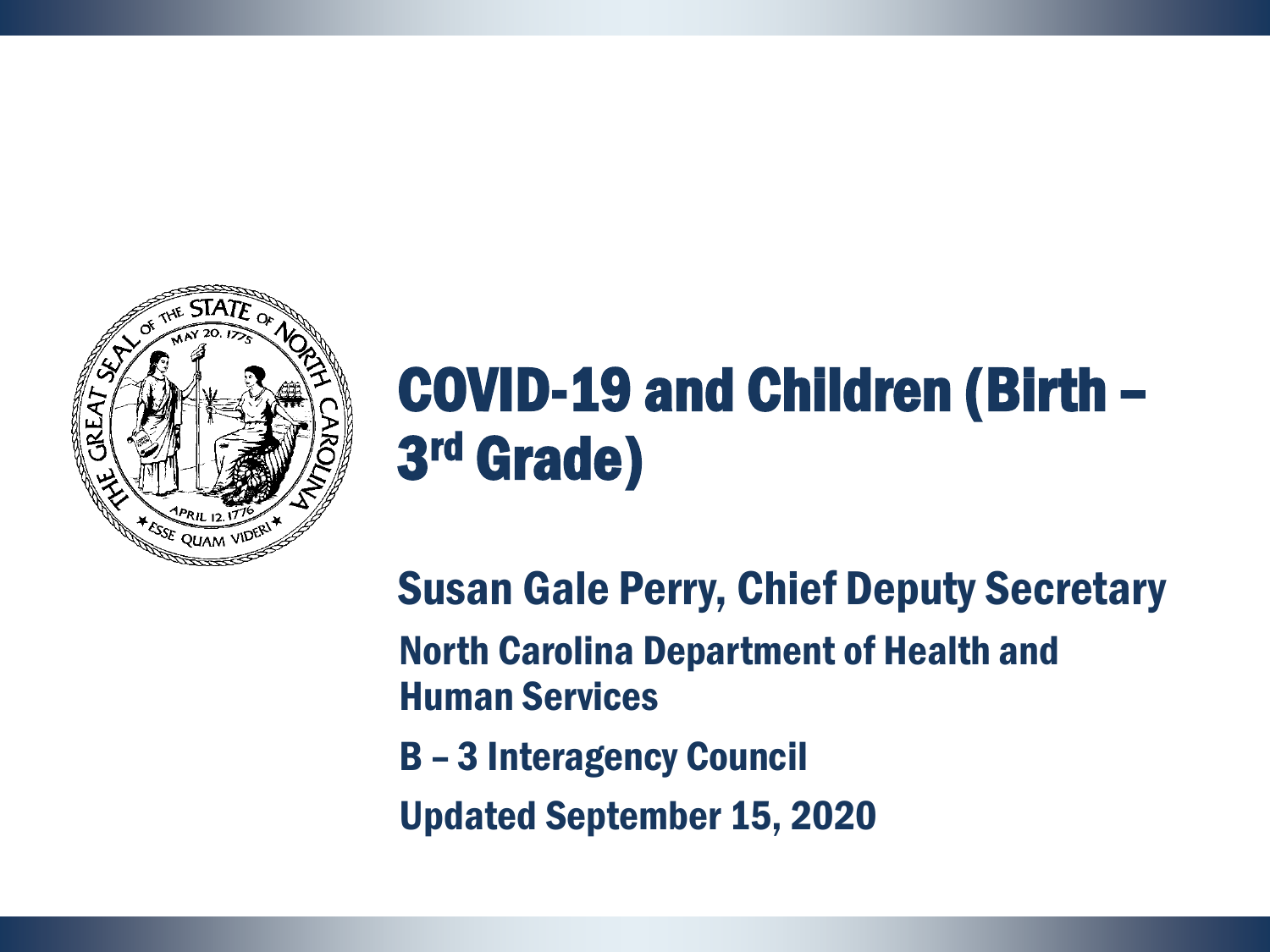### NCDHHS COVID-19 Response Prioritizes NC's Young Children & Their Families

- **ChildCare Strong Public Health Guidance**
- **NC Pre-K Reopening Guidance**



• **StrongSchoolsNC Public Health Guidance**

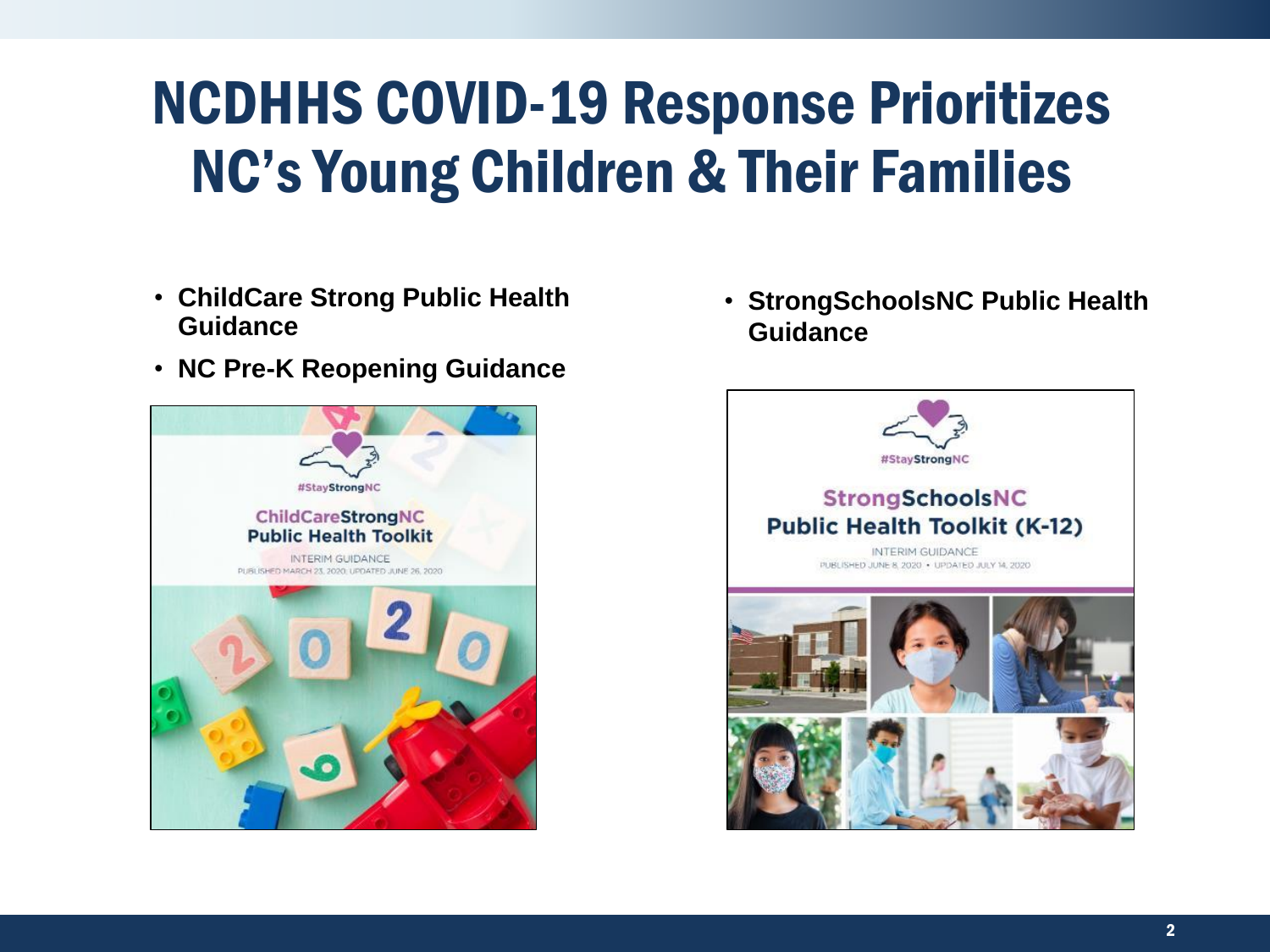### NCDHHS K -12 Preparation

- To PREPARE for schools reopening, NCDHHS published detailed guidance:
	- − StrongSchoolsNC [Public Health Toolkit \(K-12\) guidance](https://files.nc.gov/covid/documents/guidance/Strong-Schools-NC-Public-Health-Toolkit.pdf) on June 8; guidance is available in English and Spanish, has been requested and emulated by several other states; guidance is continually updated to align with new evidence and CDC recommendations
	- − [Infection Control and PPE Guidance](https://files.nc.gov/covid/documents/guidance/education/Strong-Schools-NC-Public-Health-Toolkit-PPE-Guidance.pdf) on June 18, including recommended supplies for upcoming school year and making available convenience contracts for schools to purchase supplies
	- − [Reference Guide for Suspected, Presumptive, or Confirmed Cases of COVID-19](https://files.nc.gov/covid/PHT-ScreeningReferenceGuide_6.30.pdf) on June 30
	- − NC Pre-K [guidance](https://ncchildcare.ncdhhs.gov/Portals/0/documents/pdf/C/COVID-19_Interim_Reopening_Policies_for_NC_Pre-K_Programs.pdf?ver=2020-08-03-164819-793) on August 3, which encourages in-person learning while also ensuring appropriate options for remote learning in the event families have to quarantine
- NCDHHS has also coordinated with other state agencies to distribute supplies:
	- − Proactively distributed a two-month supply of PPE Starter Packs (containing thermometers, gowns, procedure masks, and face shields) for school nurses to all public schools in early July,
	- − Proactively distributed 5 reusable cloth face coverings to each student and staff member in [public](https://files.nc.gov/covid/documents/guidance/education/Memorandum-Cloth-Face-Covering-Distribution-K-12.pdf) and [private](https://files.nc.gov/covid/documents/guidance/education/NCDHHS-Guidance-for-Face-Covering-Communication-Private-Schools.pdf) schools (over 9 million face coverings) in July

North Carolina Department of Health and Human Services | FOR DISCUSSION ONLY | September 4, 2020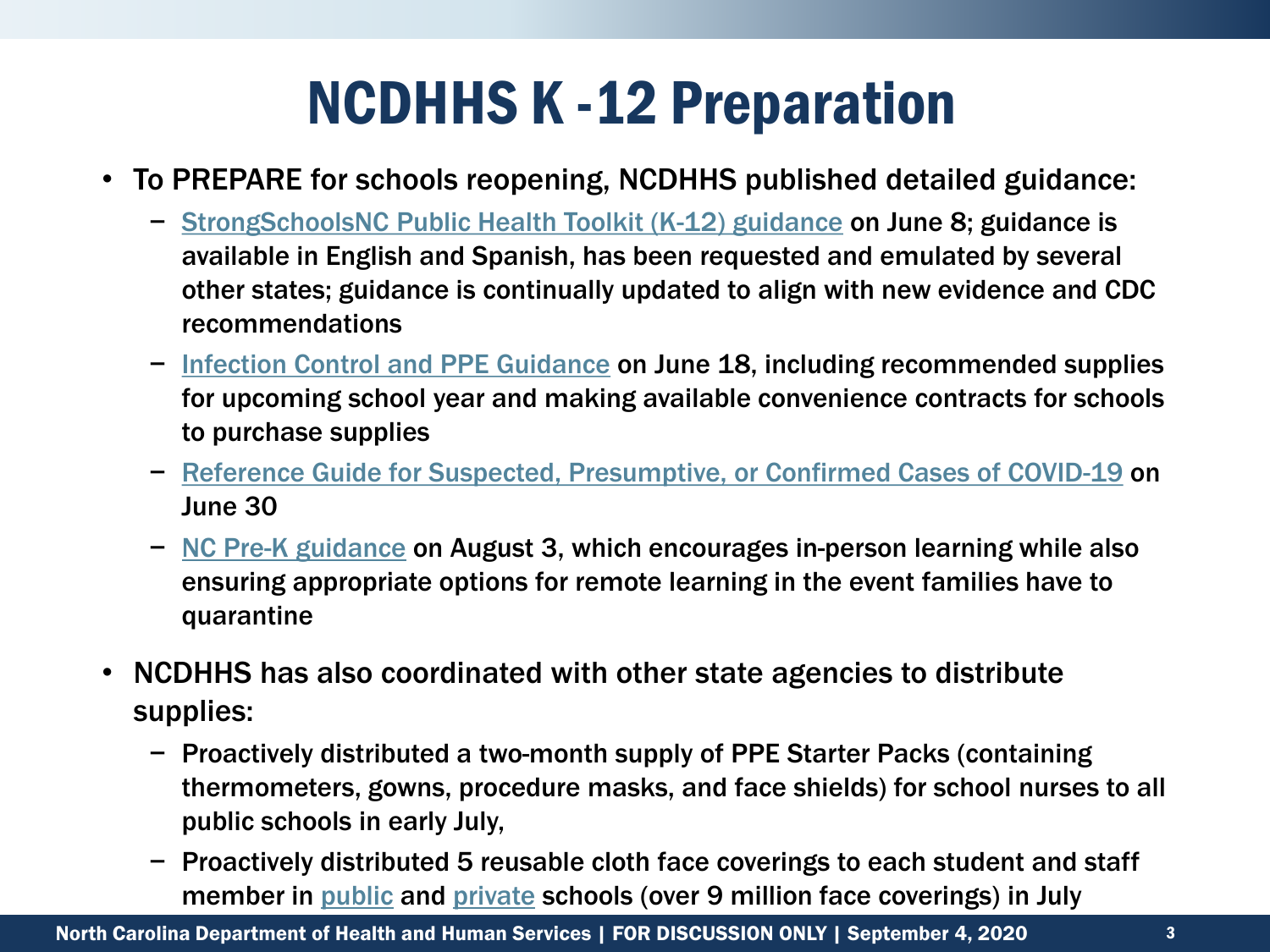### NCDHHS K – 12 Communication

- To COMMUNICATE as schools reopen, NCDHHS published resources for multiple audiences:
	- − [Regularly updates FAQs](https://files.nc.gov/covid/documents/guidance/education/Strong-Schools-NC-FAQs.pdf) in English and Spanish for families, and regularly provides written FAQ answers for local health departments, schools, and districts
	- − Published family-facing communications on [what to expect when schools reopen](https://files.nc.gov/covid/documents/guidance/education/NCDHHS-Guidance-for-When-Schools-Reopen.pdf) in Spanish and English
- NCDHHS leadership has regularly participated in webinars and calls
	- − Participated in English and Spanish-speaking discussions, webinars and town halls with the State Board of Education, NC Parent Teacher Association, Governor's Teacher Advisory Council, NC Association of Educators, NC Association of Independent Schools, NC School Board Association, and more
	- − Held weekly calls with superintendents and district leadership, charter school leaders, and local health departments leading up to school reopening
- NCDHHS manages a centralized communication tools for school reopening questions
	- − Continues to respond to emailed questions to StrongSchoolsNC@dhhs.nc.gov for publichealth-related school questions from the public, school leaders, and local health departments
	- − Continues to respond to needs for school-age care during periods of remote learning by promoting a state-created [child care hotline](https://ncchildcare.ncdhhs.gov/Portals/0/documents/pdf/C/Childcare_Flier.pdf?ver=2020-08-07-190824-360) for community-based organizations to provide school-age care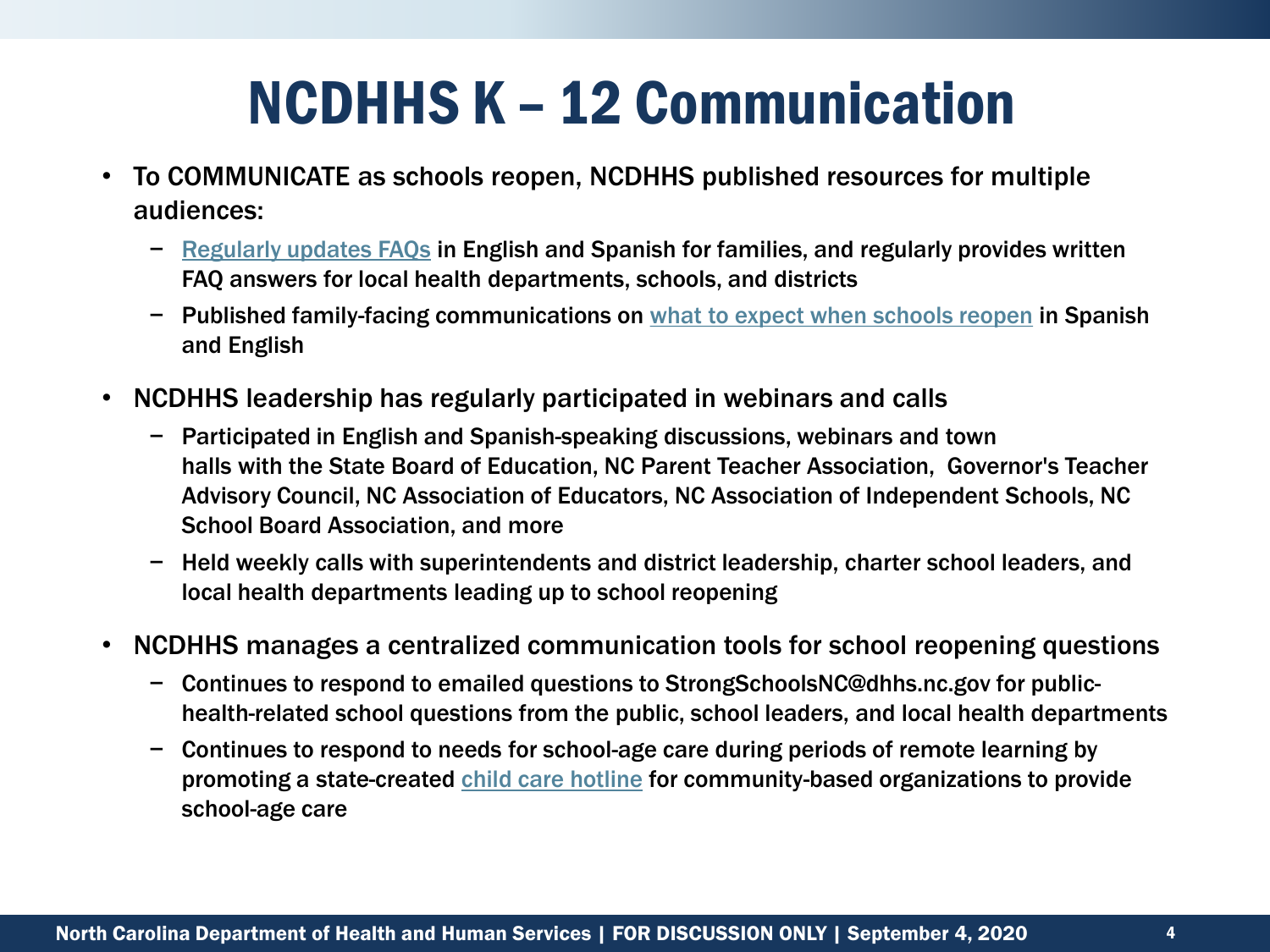### NCDHHS K – 12 Monitoring

- To MONITOR public health needs as schools reopen, NCDHHS is using evidence to inform decision-making:
	- − NCDHHS is working to enhance data infrastructure & increasing local and state collaborative efforts to monitor any school-affiliated cases, and provide resources where they are most needed
	- − NCDHHS participates in weekly and ongoing calls with school leaders and local health departments around K-12 questions as they operationalize public health requirements
	- − NCDHHS has administered surveys for school leaders to better understand health and child care needs at a local level to determine what supports are needed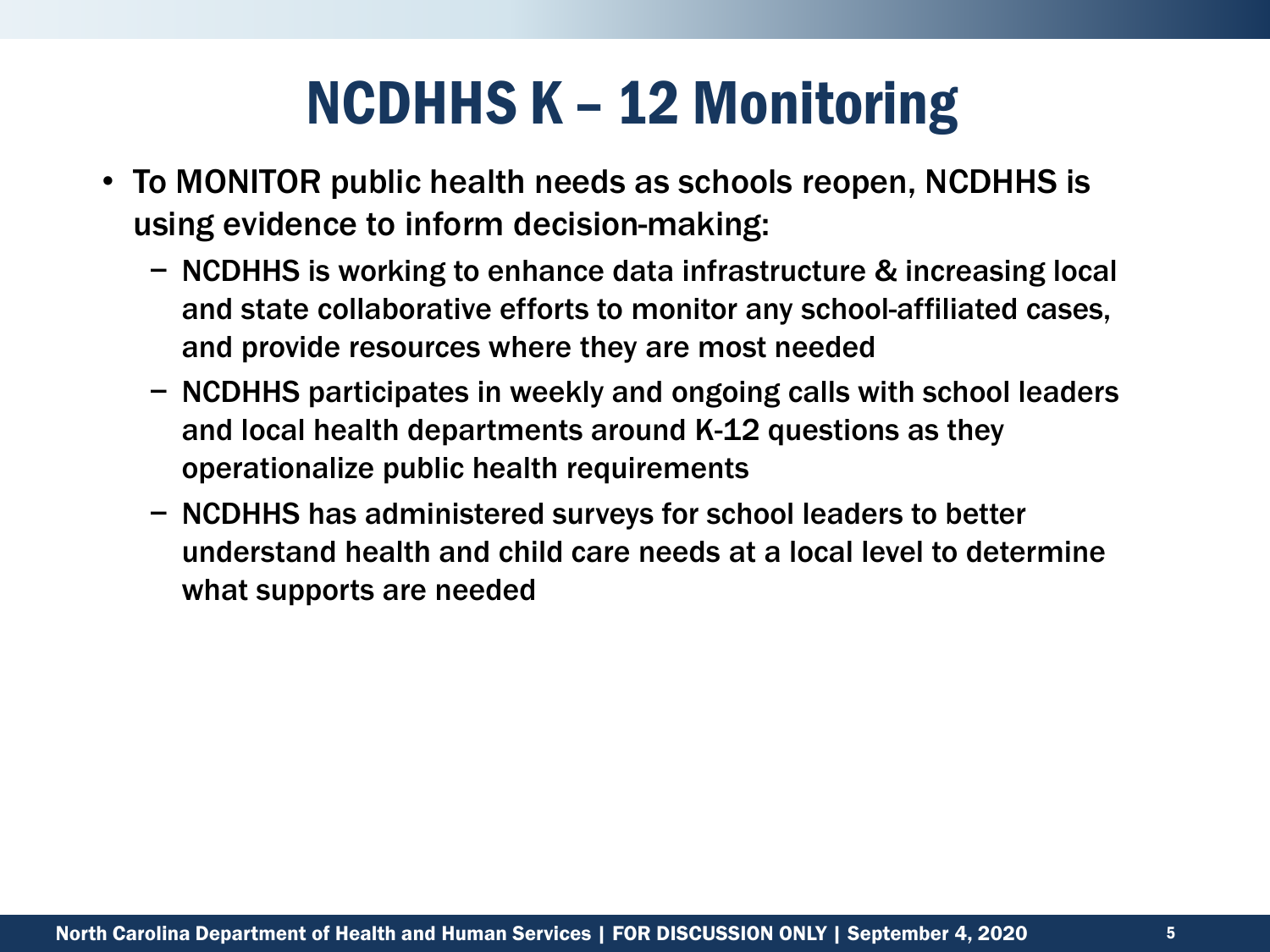### New Lab-Confirmed Cases by Age Group: Weekly Totals

#### STATEWIDE CASES BY DATE OF REPORT TO PUBLIC HEALTH AND AGE



#### Most Schools Reopened 8/17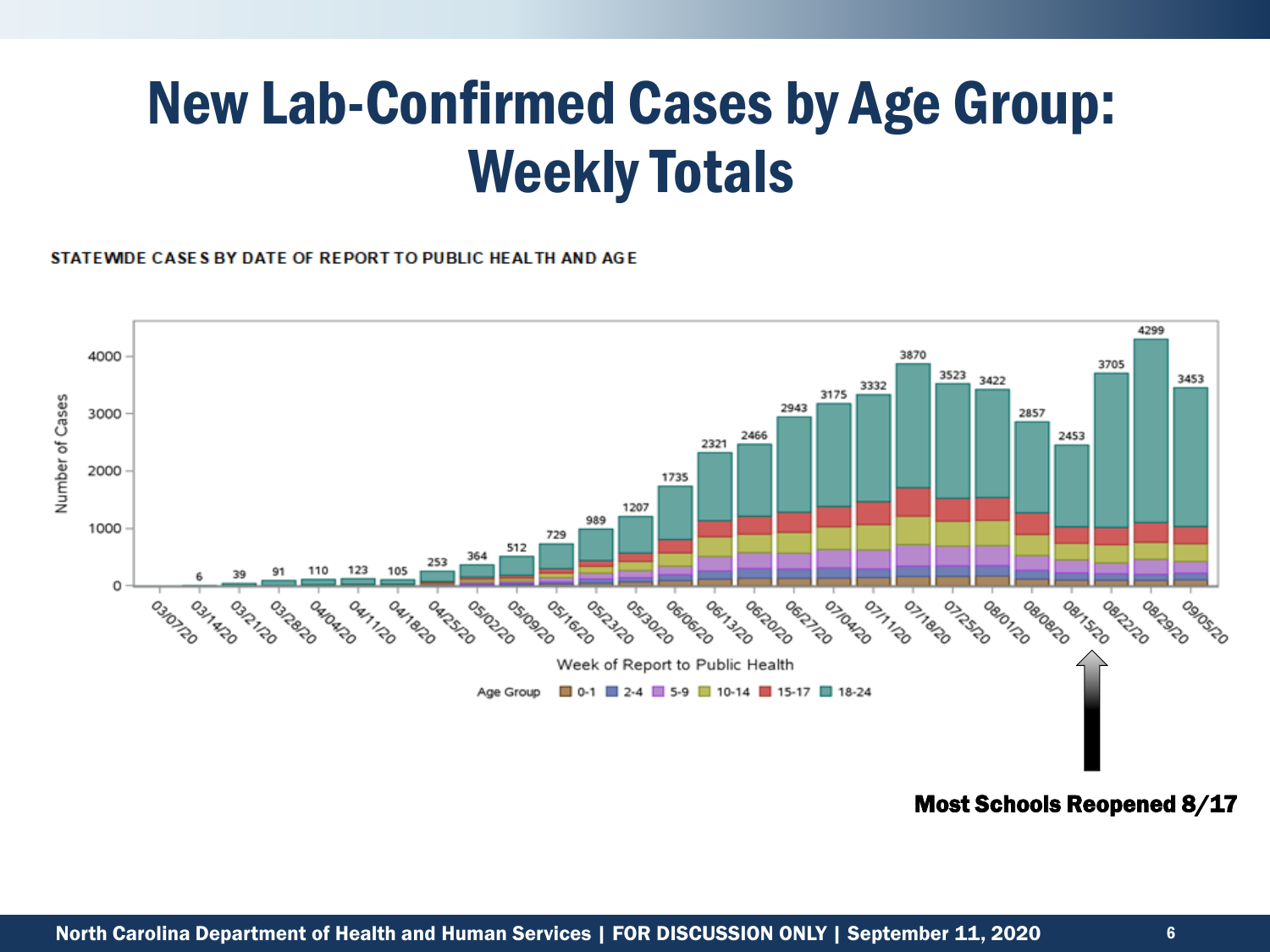## Snapshot of COVID-19 Impact on NC's Child Care System

- Child care has remained open throughout pandemic
	- − Meeting additional [COVID-19 Health and Safety Requirements](https://files.nc.gov/covid/documents/childcare/NC-Interim-Guidance-for-Child-Care-Settings.pdf) layered on top of existing health, safety and learning licensing standards
- As of early September, ~ 80% of private child care facilities are currently open
	- − 93% of family child care homes are currently open (N=1,262)
	- − 77% of child care centers are currently open (N=3,377)
- About 52% of children (127,329) currently attending child care vs. 245,000 in Feb. 2020
	- − 84% of children receiving subsidy currently attending child care (N=58,225 children)
	- − 54% of children whose families pay private tuition currently attending child care (N=69,104 children)
- Significant vacancies among private tuition paying families hurt child care businesses
	- − About 60% of child care revenue comes from private tuition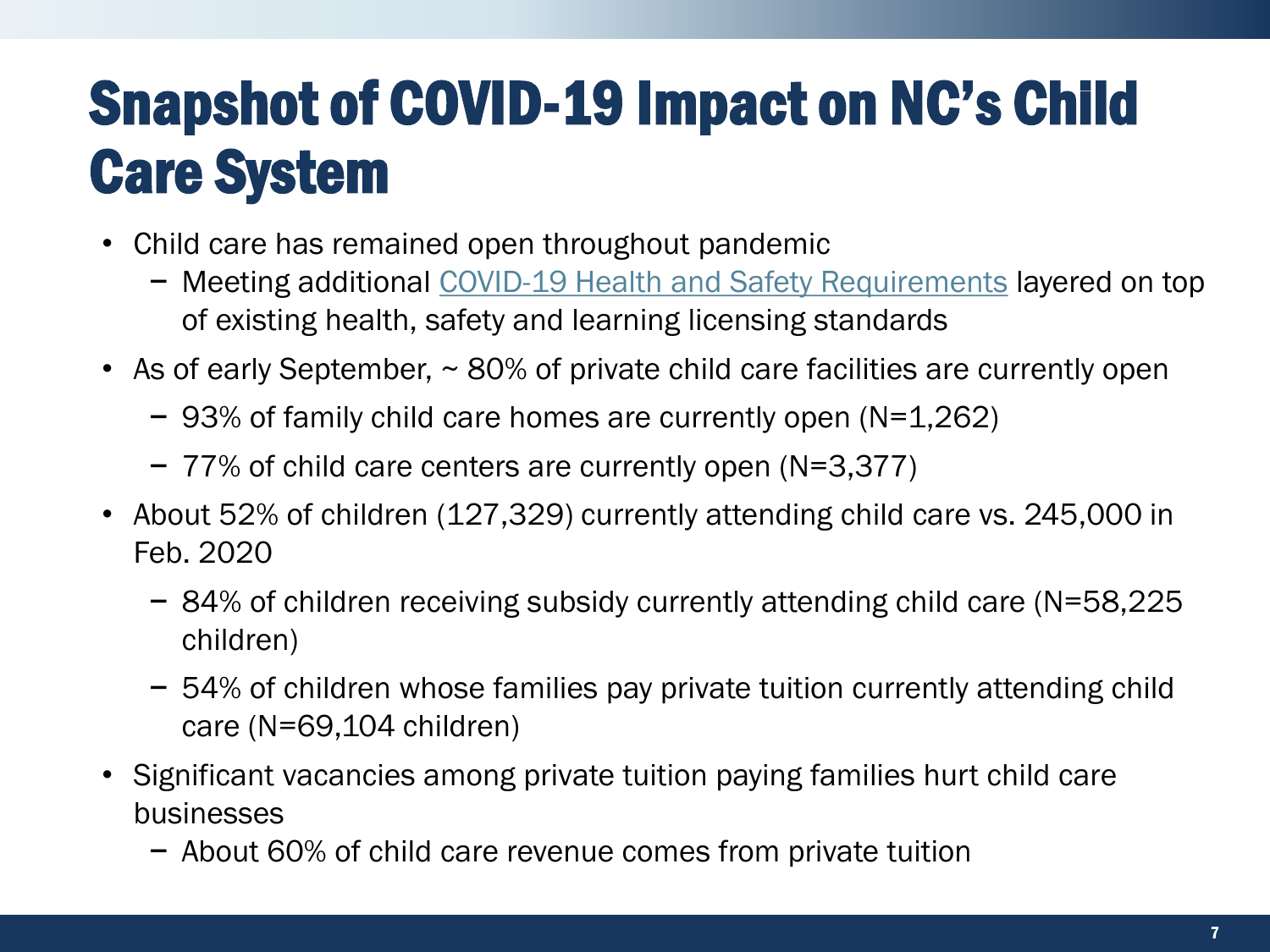# COVID-19 in Children and in Child Care

#### COVID-19 Cases in Children

• About 11% (19,444) of NC COVID-19 cases are among children 0-17 and one child death in this age group

#### COVID-19 Cases in Child Care Settings

- Between June 22, 2020 (when NCDHHS began public reporting on clusters) and September 14, 2020, there have been:
	- − 26 clusters in child care settings
		- 20 clusters are ongoing/active
		- 6 clusters are over/completed
	- − 120 cluster-associated cases among staff
	- − 2 cluster-associated death among staff
	- − 80 cluster-associated cases among children
	- − 0 cluster-associated deaths among children
- This represents a small fraction of the ~106,000 children currently attending child care and about ~40,000 workers

Note: A cluster is considered over/completed 28 days after the latest date of onset in a symptomatic person or the latest date of specimen collection in an asymptomatic person, whichever is later. [Source: NCDHHS, https://files.nc.gov/covid/documents/dashboard/Weekly-Ongoing-Clusters-in-Child-Care-and-](https://files.nc.gov/covid/documents/dashboard/Weekly-Ongoing-Clusters-in-Child-Care-and-School-Settings.pdf)School-Settings.pdf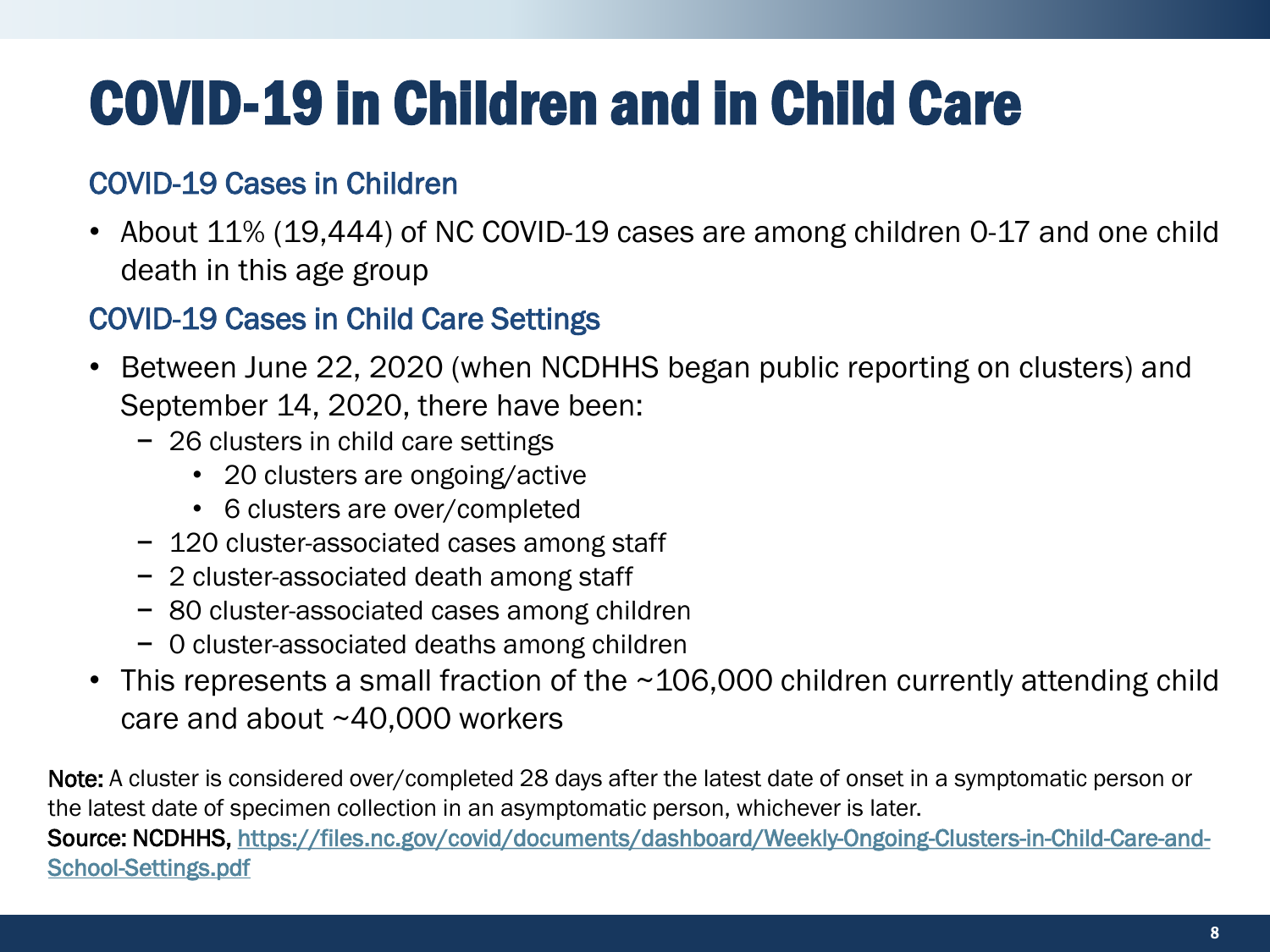### Child Care Workforce

- Child care workforce is more than 50% women of color, the majority of whom fall into one of the high-risk categories for COVID-19
- Average salary \$11 per hour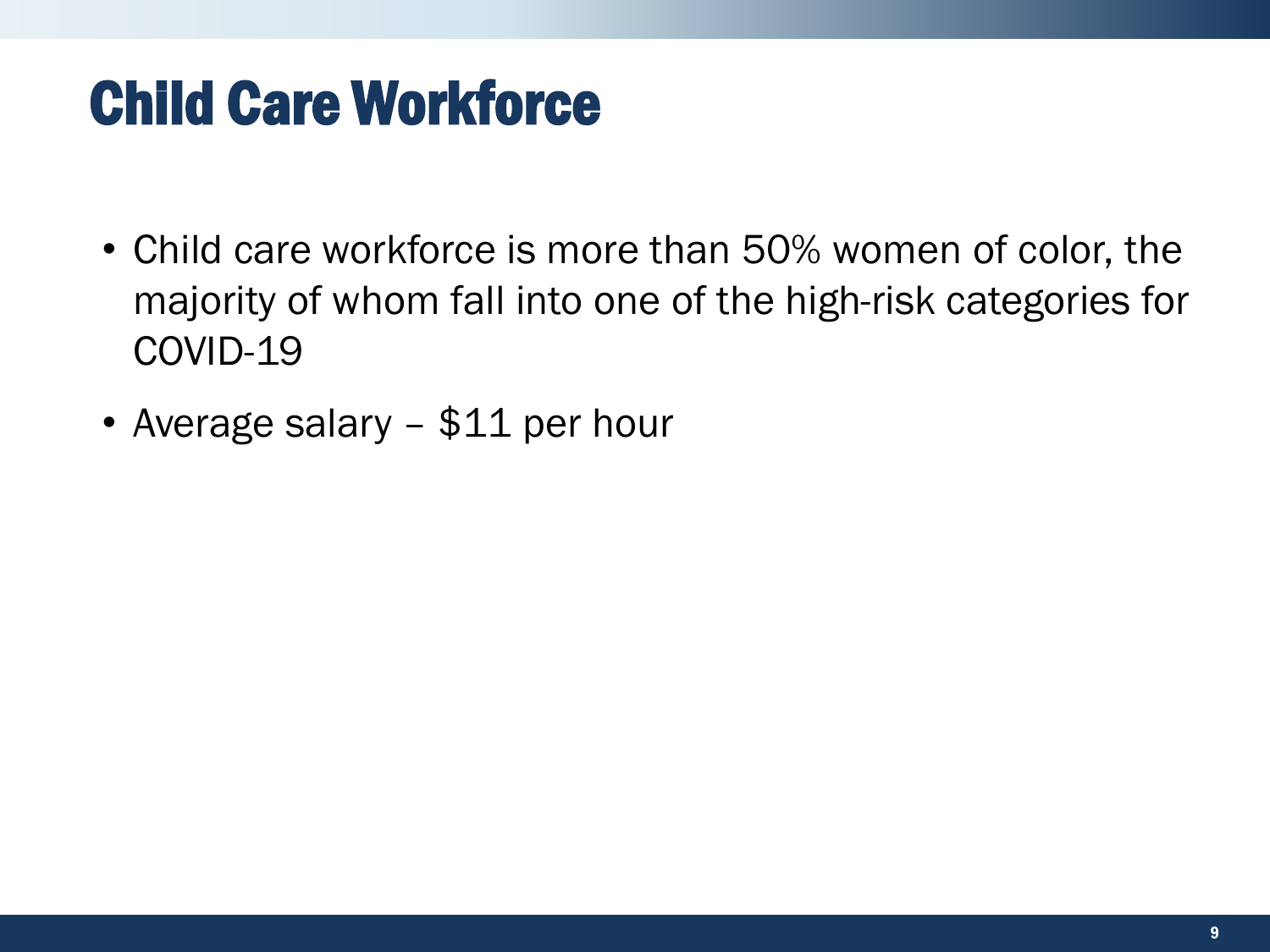### NC Pre-K

- 90% of Pre-K contractors have responded to our survey about what mode of instruction they are pursuing for the upcoming school year
	- − 40% will be fully remote
	- − 29% will be hybrid
	- − 25% will be in-person
	- − 6% will not serve NC Pre-K (we have asked for clarification about where these children will be served)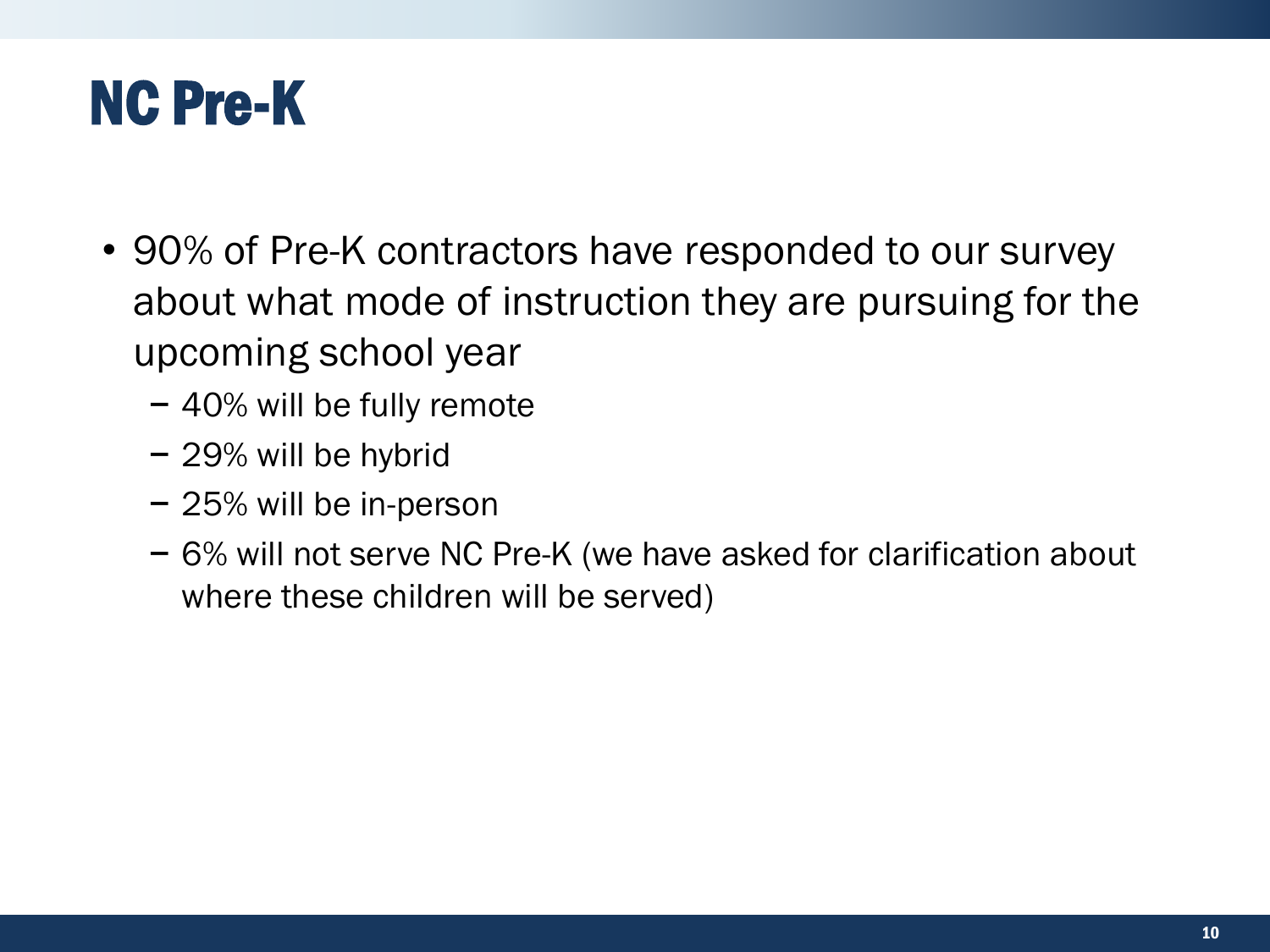# CARES Act Funds for Child Care in NC

### NCDHHS anticipates expending all CARES funds allocated for child care

- \$38.2M for child care teacher and staff bonus payments (for 25,000+ individuals) in April and May 2020
- \$34.7M for Emergency Child Care Subsidy program which served 20,000+ children in April and May 2020
- \$80M for operational grants for 3,800+ open programs in April, May, June, July 2020 (issued to about 66% of facilities)
- \$6.2M PPE and cleaning supplies for 4-8 week supply for ~4,200 programs
- \$5M to SmartStart for parent support and child care business technical assistance
- Covering parent fees since April 2020
- Projected \$12M for additional PPE and cleaning supplies for rest of the year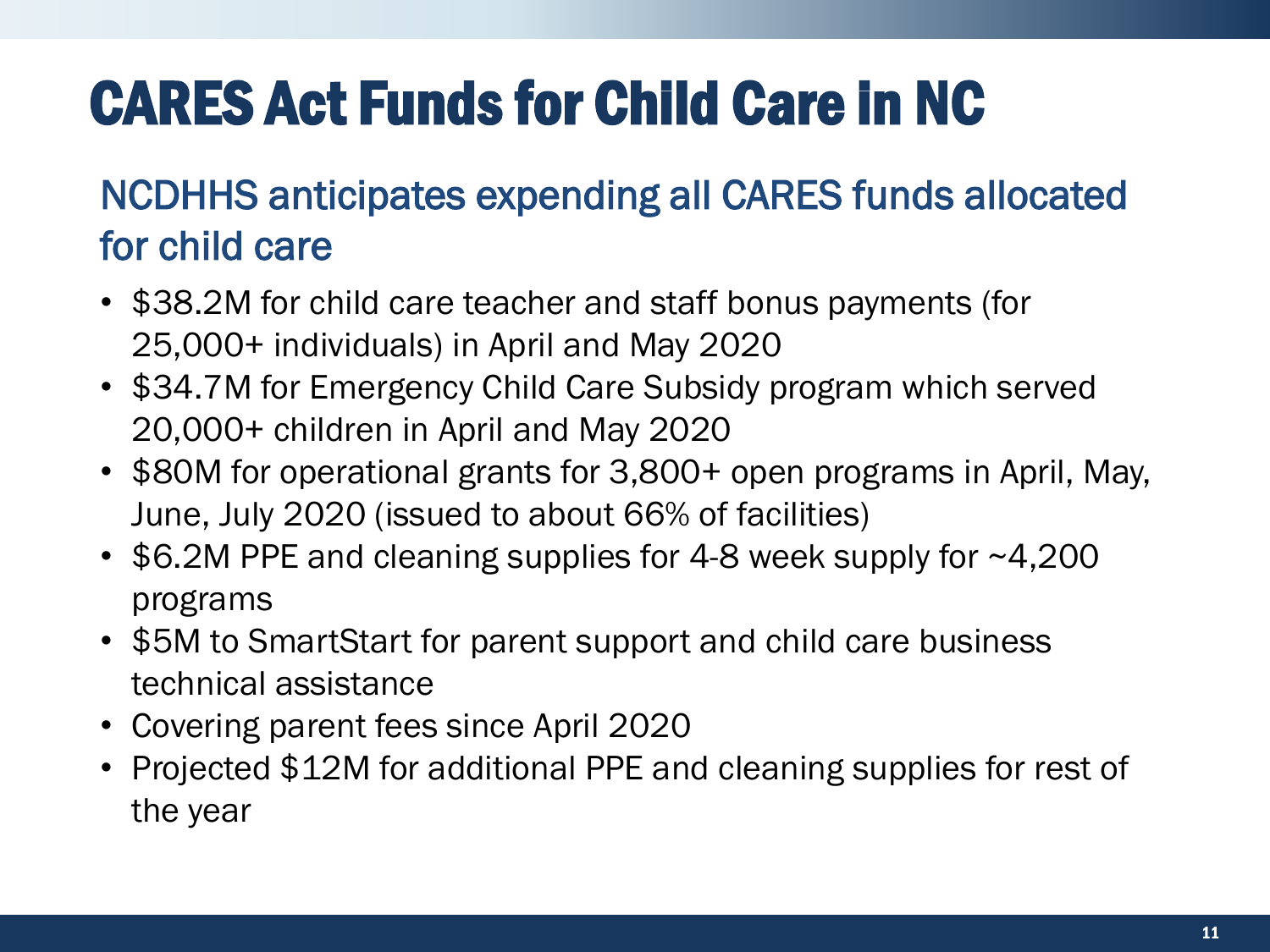### Funding Priorities

- PPE: Provide additional PPE and infection control supplies to child care programs
- Child Care Workforce Retention: Provide one-time retention bonuses for child care staff working onsite in open programs
- Operational Grants: Stabilize child care programs who have lost significant tuition revenue due to lower enrollment with operational grants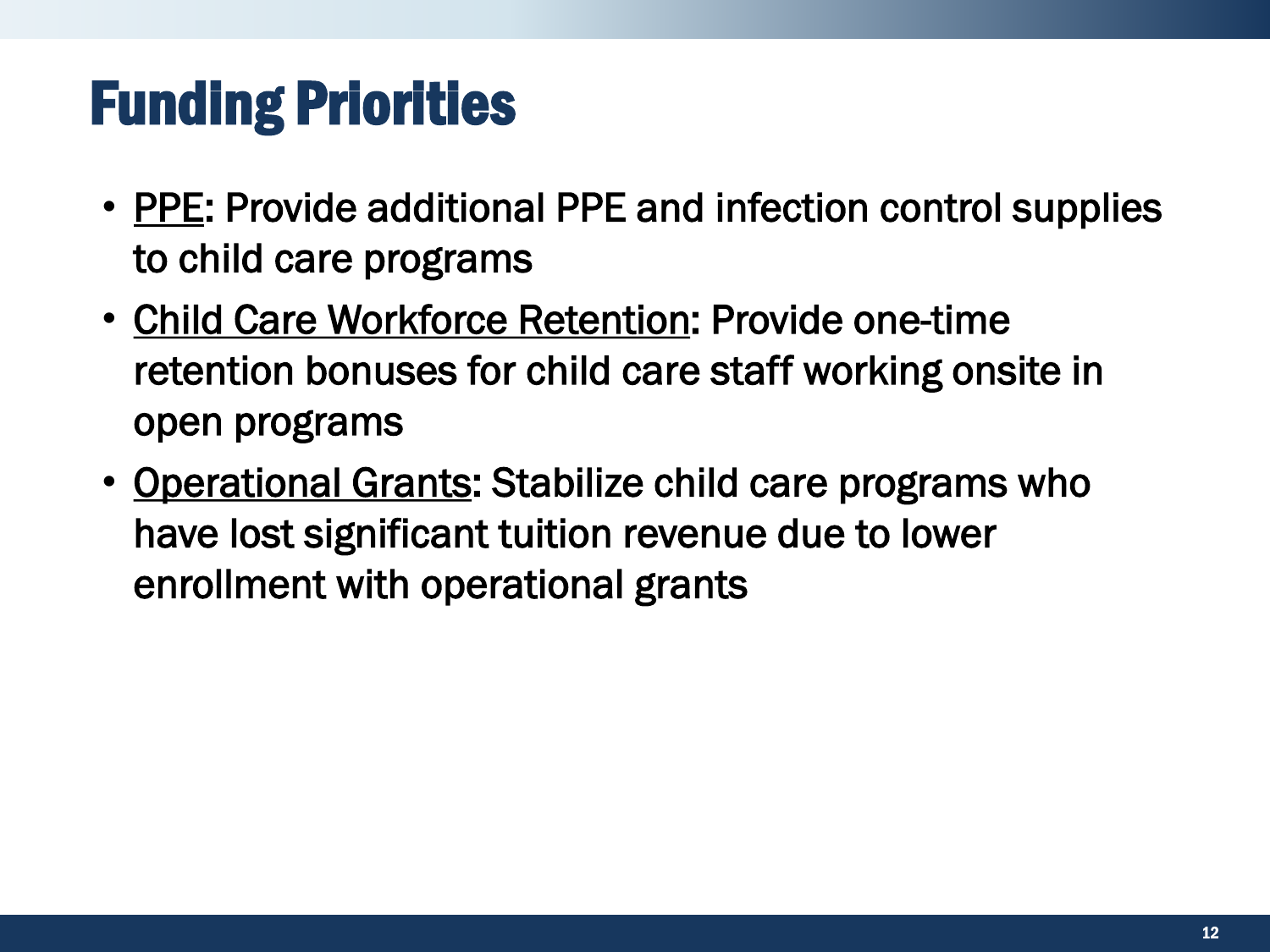### Health and Safety



• Published health and [safety guidance](https://files.nc.gov/ncdhhs/documents/files/covid-19/NC-Interim-Guidance-for-Child-Care-Settings.pdf) on March 23, and regularly update to align with CDC recommendations





- Held webinars with 3,500+ providers on Emergency in **[March](https://ncchildcare.ncdhhs.gov/Whats-New/Coronavirus-Information-for-Child-Care/webinars-for-child-care-providers-available)** and Reopening Guidelines in [May](https://ncchildcare.ncdhhs.gov/Whats-New/Coronavirus-Information-for-Child-Care/covid-19-may-14-and-15-2020-child-care-response-webinar)
- **Established network of child** [care health consultants,](https://healthychildcare.unc.edu/cchcs-during-covid-19/)  who have fielded 2,200+ calls from child care providers



**Issued Executive Order in** April to ensure child care only for essential workers during stay at home order



- Established partnership with local Smart Start to help find essential supplies
- Purchased 4-8 weeks of PPE and cleaning supplies for child care centers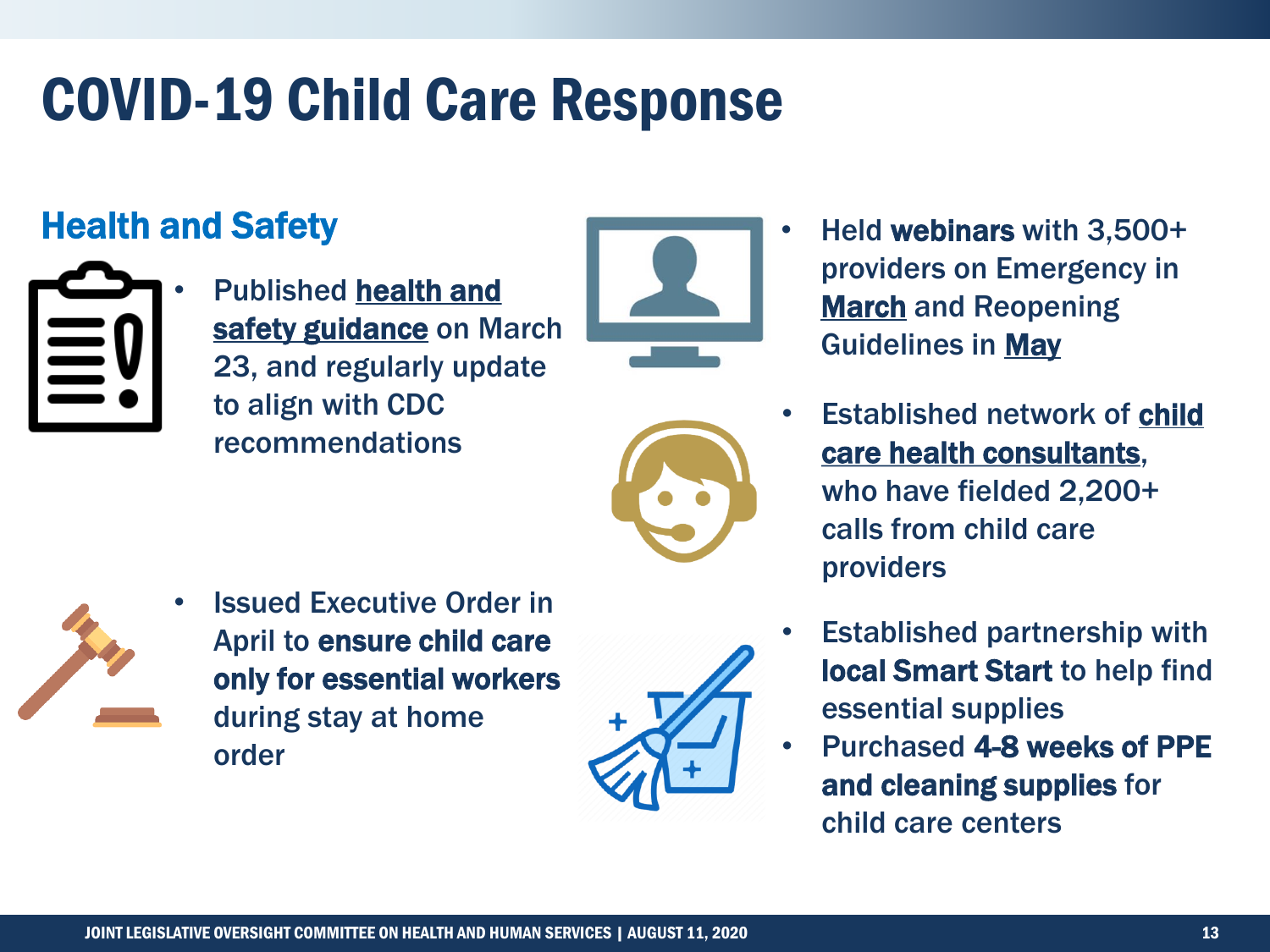#### Access and Affordability



• Launched child care hotline [with CCR&R](https://www.ncdhhs.gov/news/press-releases/ncdhhs-announces-hotline-critical-workers-seeking-child-care-options)  system in March to provide enhanced child care referrals to 2,700+ families for 4,000+ children through July 2



Covered parent copayments for families receiving subsidy for April, May, June, and July



[Launched Emergency Child Care](https://www.ncdhhs.gov/news/press-releases/ncdhhs-provide-financial-support-essential-workers-and-child-care-providers)  Subsidy program for essential workers (up to 300% FPL) during stay at home order, serving 16,800+ children in April and 19,400+ children in May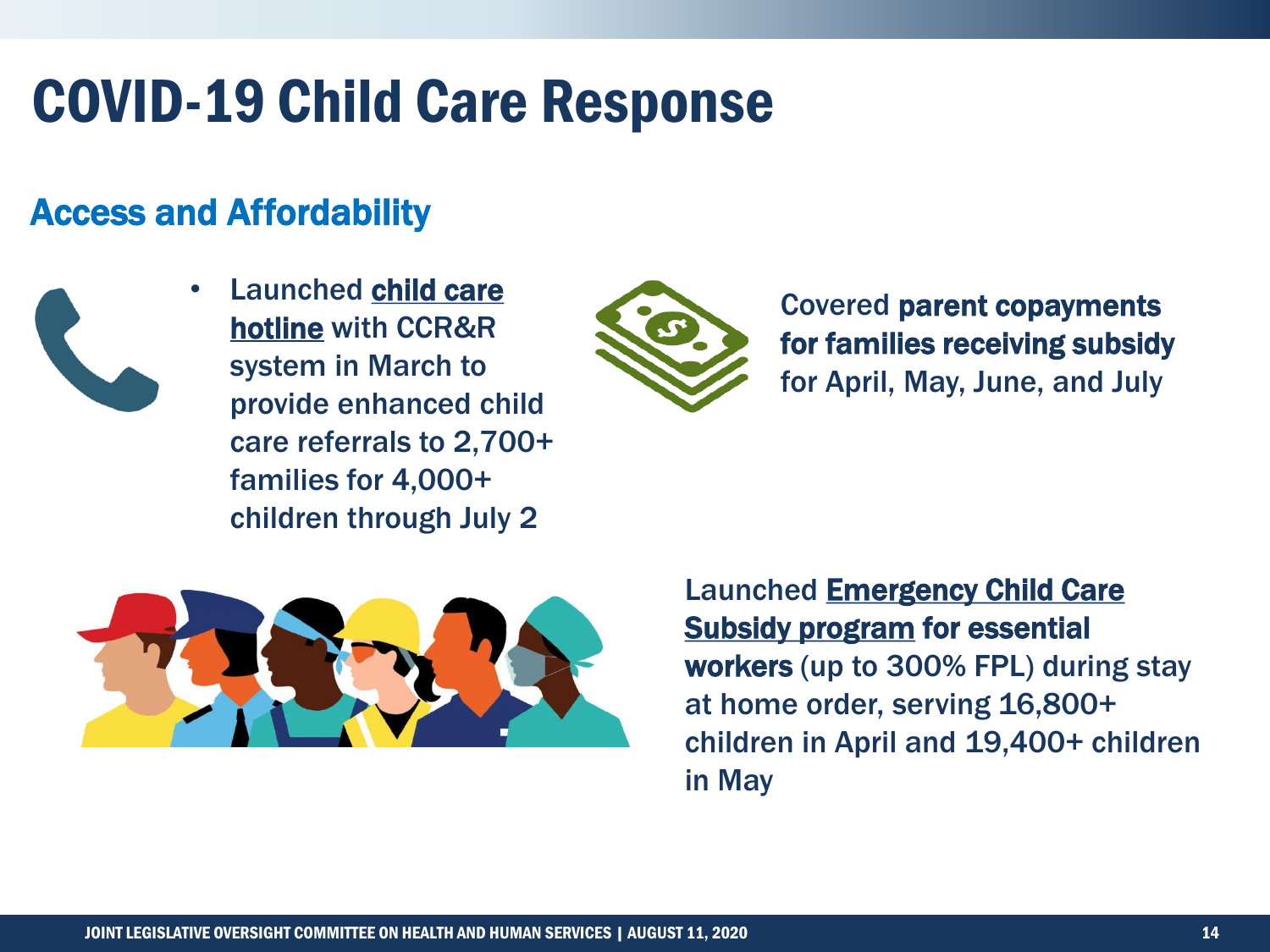#### Operational Support



- Provided subsidy stabilization to all child care programs, open or closed (April and May)
- Provided subsidy stabilization to open programs (June and July)



**Issued NC Pre-K reopening** guidance



• Provided operational grants based on fixed costs to open child care programs (ranging from \$500 to \$30,000 per month for centers, and \$359 to \$2,500 for homes) for April through July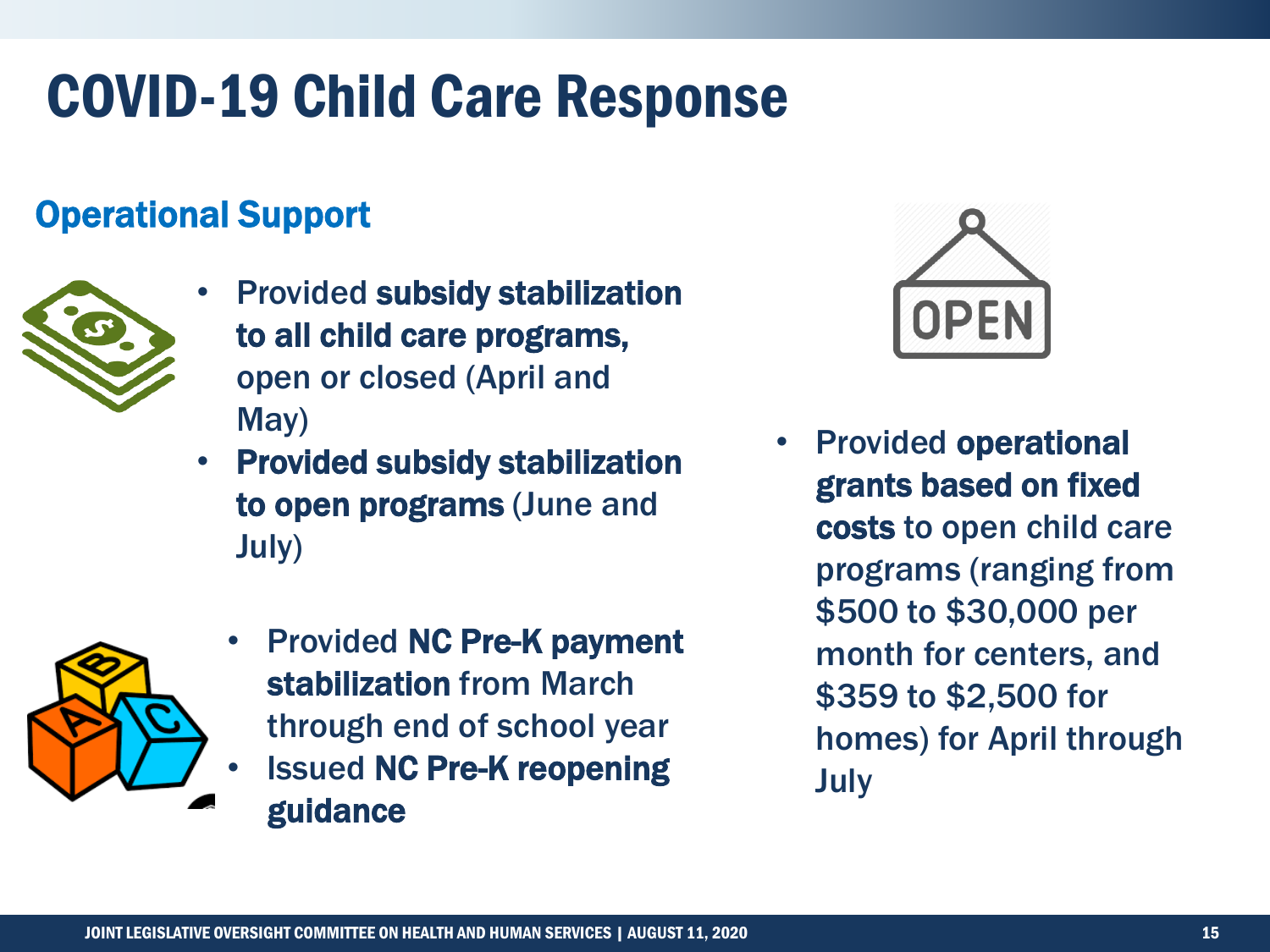#### Child Care Workforce Support



Provided bonus payments of \$950 per month to teachers and \$525 per month to staff for 25,000+ employees for April and **May** 



Provided 10% additional payment to child care programs to cover administrative costs like payroll tax associated with bonus payments



Launched Hope4Healers mental health helpline for child care and health care workers experiencing stress from being on the front lines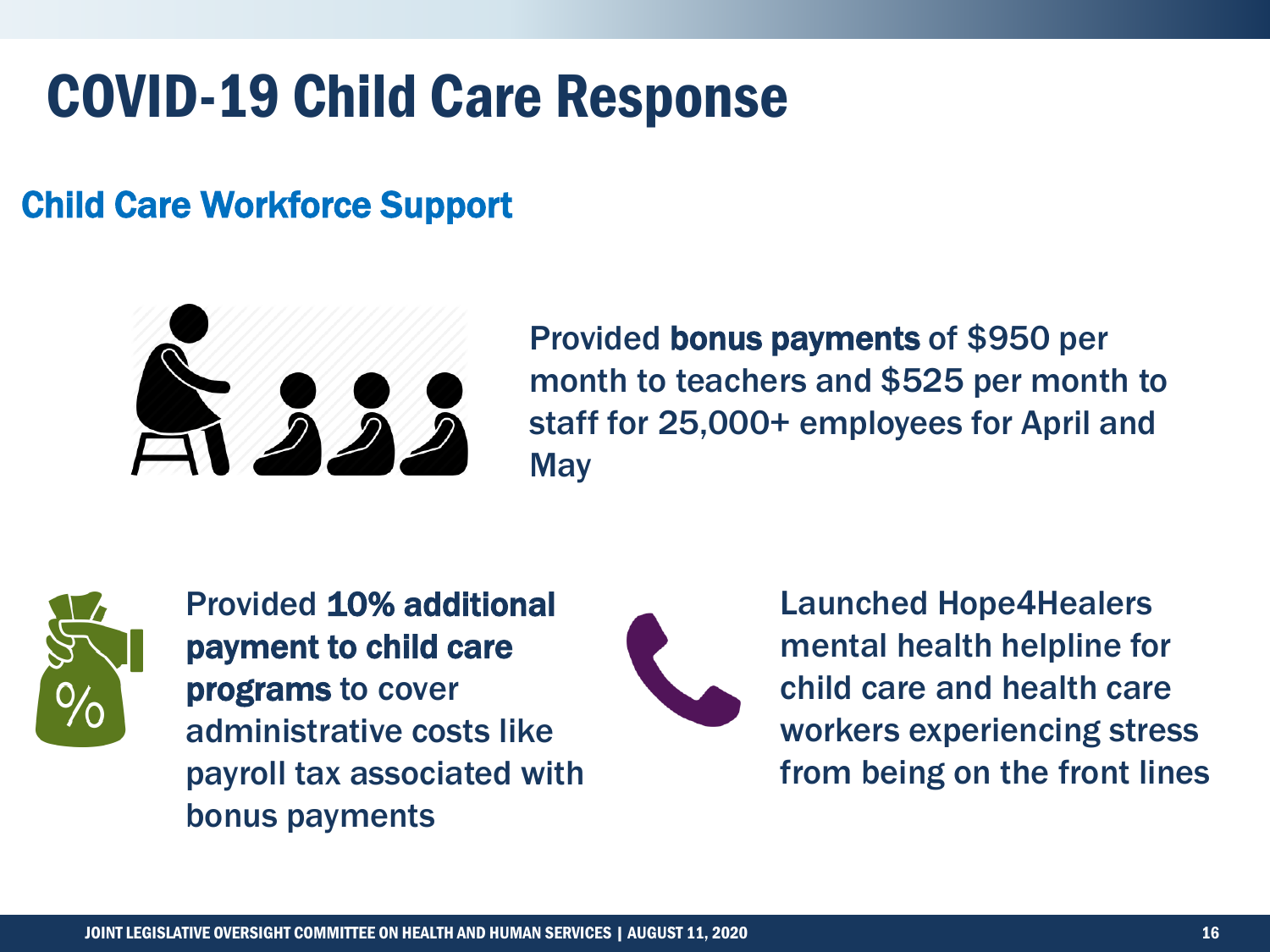### How are Children Being Impacted by COVID-19?

### Increasing Food Insecurity

- Overall food insecurity among all ages of North Carolinians increased from 11.7% in Feb 2020 to 24% by May 2020<sup>1</sup>
- Prior to COVID-19, school nutrition program served approximately 1.2 million meals per day for 900,000 eligible students
	- − Highest number of meals served during May/June: 500,000 meals per day
	- − Average meals served July/August: 150,000 meals per day
- NC served ~900k students through the Pandemic EBT (P-EBT) program; Congress has extended P-EBT through Sep. 30th, 2020

1. Northwestern Institute for Policy Research, July 2020. <https://www.ipr.northwestern.edu/news/2020/food-insecurity-app-visualizes-national-state-by-state-data.html>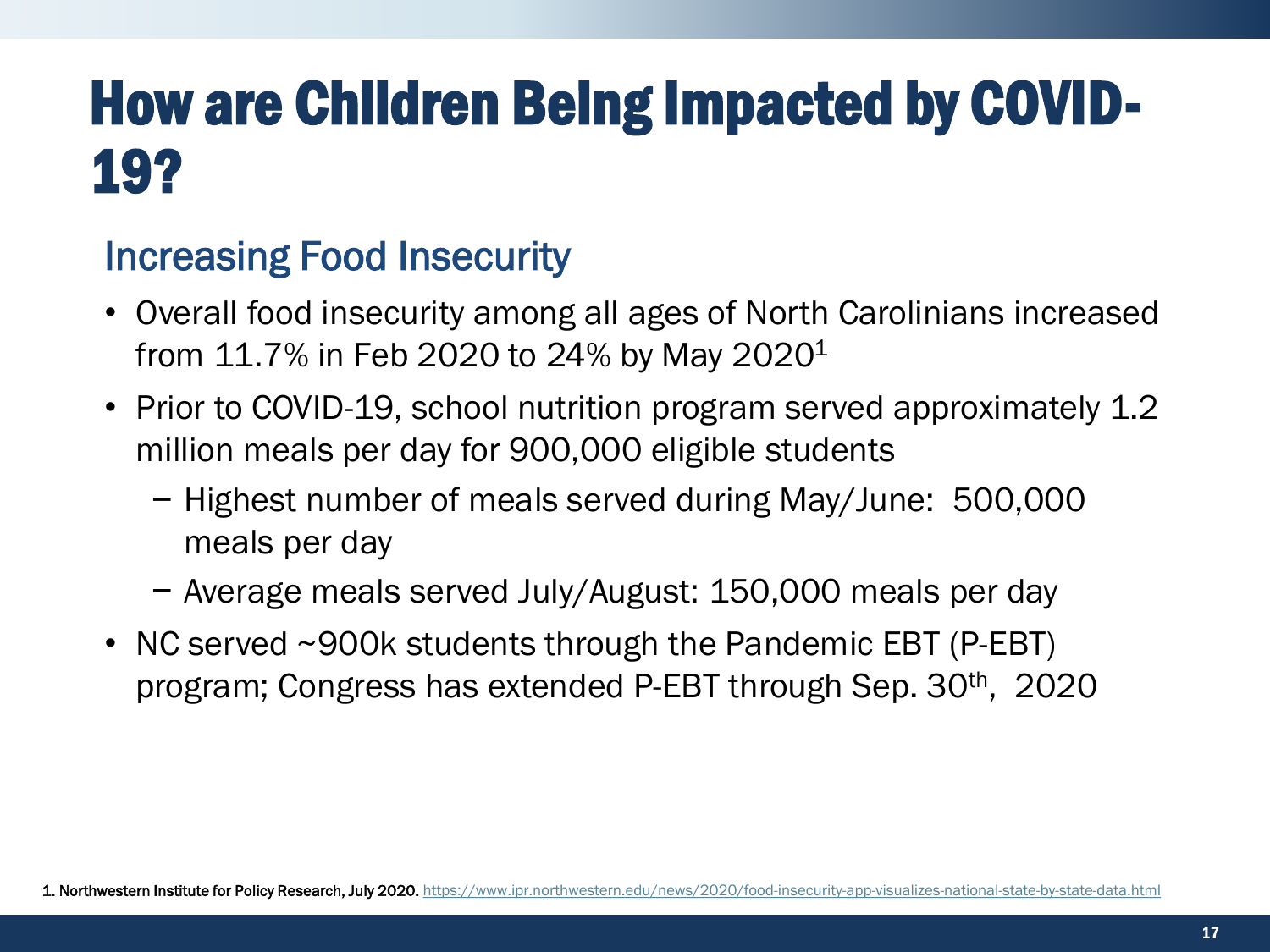## How are Children Being Impacted by COVID-19?

### Risks to Child Safety

- 35% decline in Child Protective Services reports
	- − Decline attributable to mandatory reports (especially educational professionals) having less contact with students

### Learning Loss

- Research suggests students may return in fall with significant losses in math and reading as a result of learning disruptions
	- − Children of color likely to experience disproportionate losses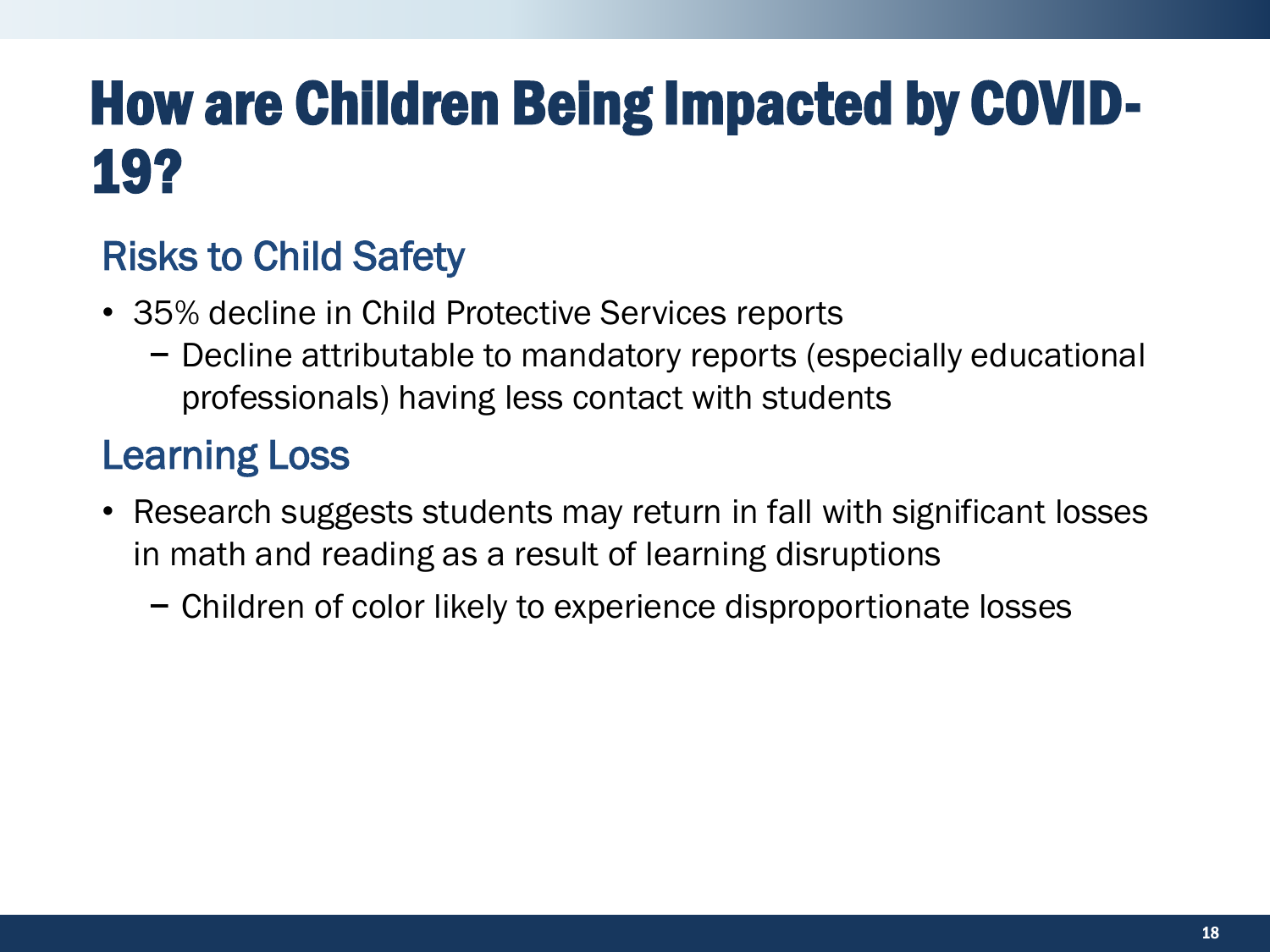### School Age Care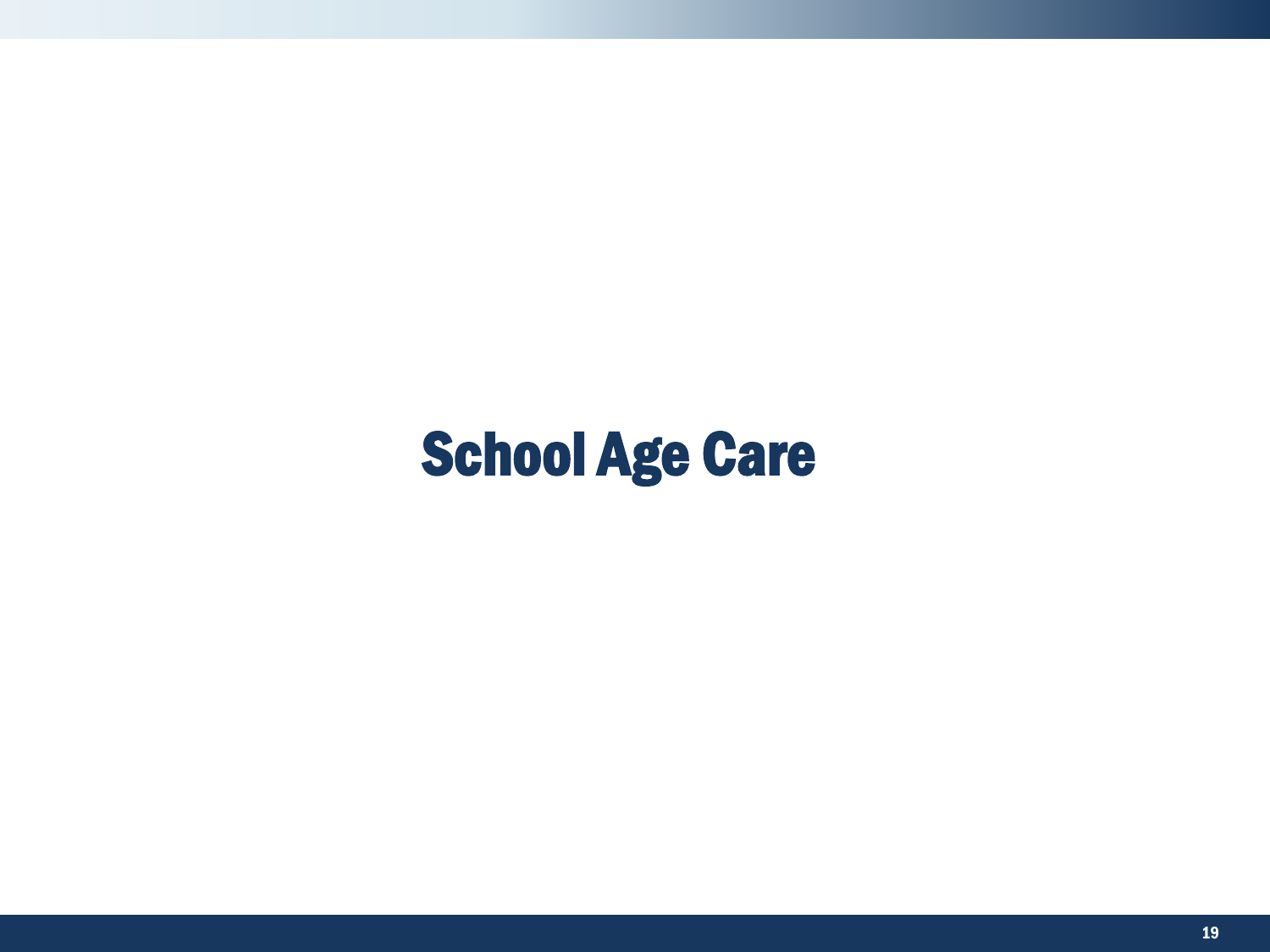### Addressing School Age Child Care Needs for Families

- 1. Leverage ~30,000 existing slots at child care facilities that are licensed for school age care
- 2. Expand capacity for licensed child care facilities that are not currently licensed for school age
- 3. Offer school age care on-site at public schools
- 4. Offer school age care on-site at community-based organizations (CBOs) – public schools must have contracts with CBOs to do so
- 5. Prioritize bringing younger children back to public school for inperson instruction
	- ~16 School Districts bringing back only younger children or prioritizing more days per week of in-person instruction for younger children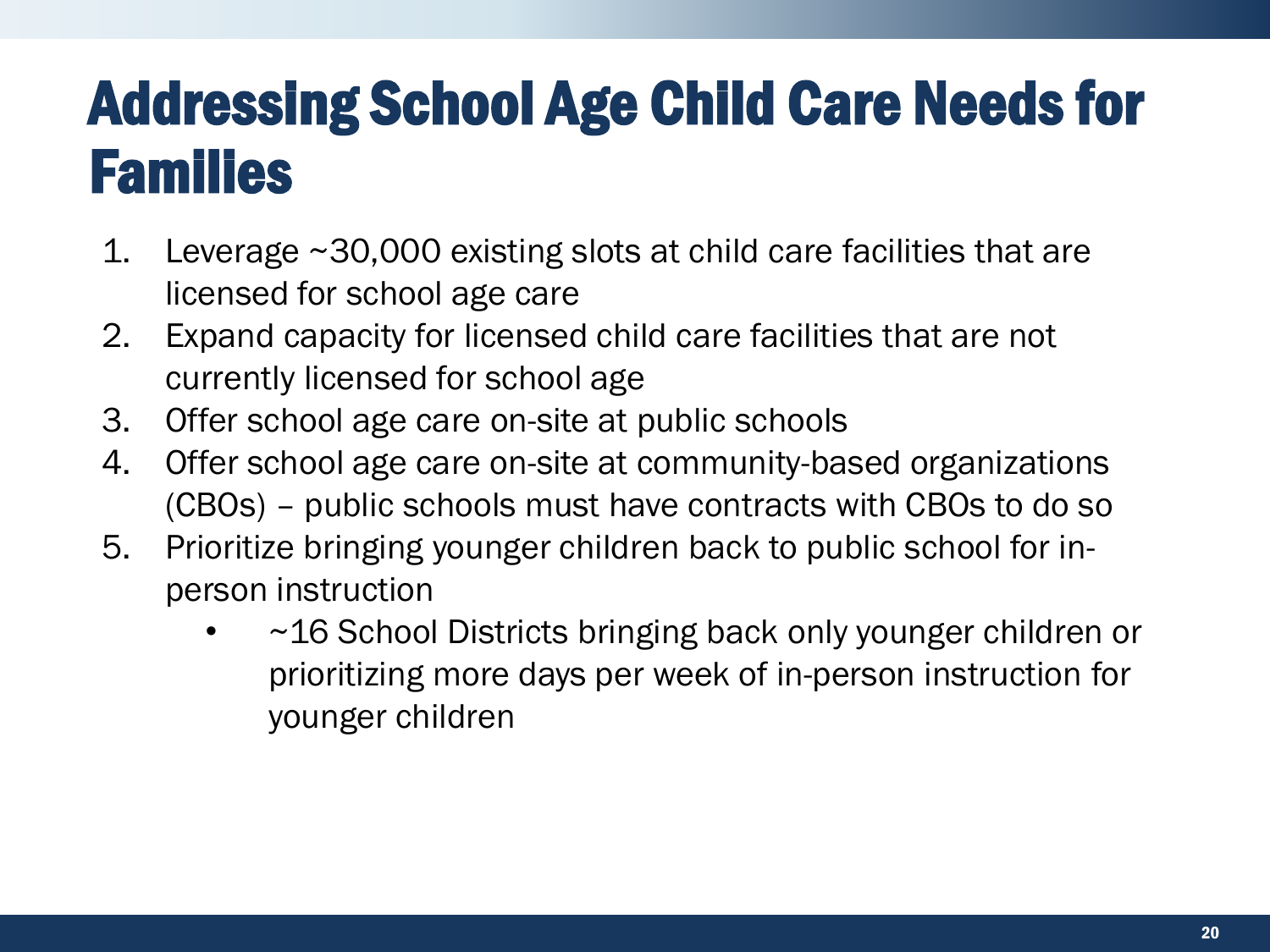### School-Age Health and Safety

- Child Care/School-Age Care protections are found in federal and state laws, state regulations, and local codes
- DHHS has layered additional COVID health and safety requirements upon robust, pre-existing licensing standards in child care and requirements in public schools
- Child care licensing include:
	- − Criminal background checks
	- − Building, fire, and sanitation inspections
	- − Health and safety training including preventing/controlling infectious disease, administering medication, recognizing and responding to child maltreatment, responding to natural disasters, CPR and First Aid
	- − Group sizes and staff ratios for adequate supervision